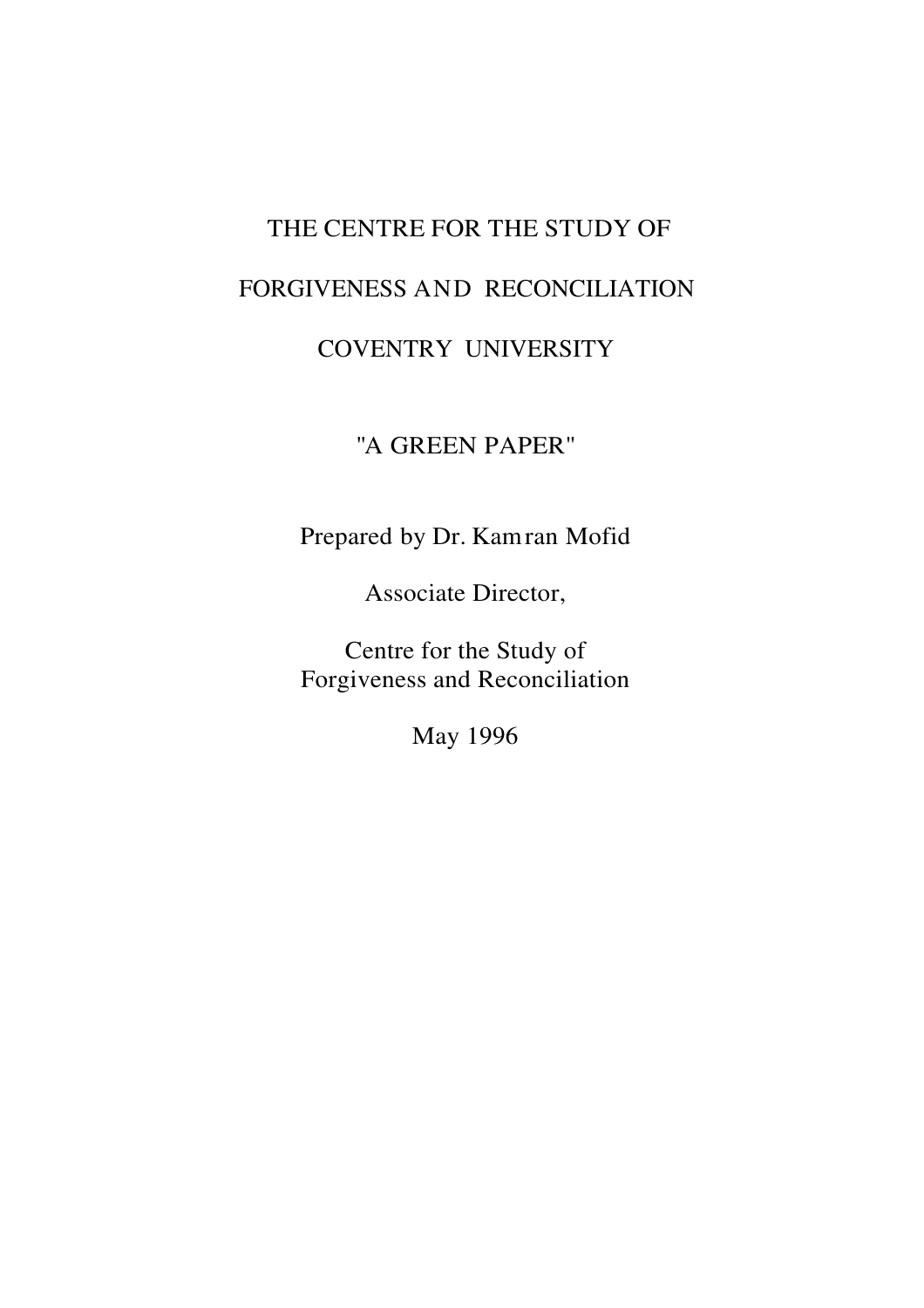#### *Dear Colleagues of the Centre's Steering and Management Committee,*

As you know, our Centre is now established, and Dr. Hartley has invited me to be its Associate Director. First of all, I would like to take this opportunity to thank you all for all your support, colleagueship and friendship that you gave me to get this venture off the ground. Without you it would not have been possible and without you it will not achieve its objectives.

In order to make our task easier, I have written this - what I call - "A Green Paper" for our initial discussions. Please feel free to contribute to its further development, as we need to focus our mind to see how best we can take our Centre forward.

In this paper, I will attempt to cover, briefly, the following points, amongst others:

- 1 The Introduction, to include some definitions of Forgiveness and Reconciliation (henceforth F&R).
- 2 The Centre's possible objectives/activities, both in the short term and the long term.

## **Introduction**

## **The Need to Understand Forgiveness and Reconciliation**

In the wars and conflicts of the 20th century, it is estimated that over 130,000,000 humans have perished. Though dead, they yet speak. As we are approaching the 21st century, the greatest challenge facing the human family is the realisation of world peace. Today, it seems, more than ever before we need peace. Peace with ourselves, peace with others, peace between nations, peoples, cultures, races and religions.

But what exactly is peace and is it achievable, or is it simply a noble idea envisioned only by poets, writers and prophets. In the study of peace and conflict, there are two notions of peace: positive and negative. Negative peace is the absence of violence, and an end to the bloodshed. It is not an end to prejudice and hate. It is a settlement as exemplified by the agreement signed by the leaders of the former Yugoslavia or what has become to be known as the Middle East and the Irish Peace Process. Positive peace on the other hand is more than an absence of war; it is the elimination of the deep-rooted structural divisions which lead to conflict and violence. It is an end to hatred, prejudice, racism, economic and political injustice etc.

In order to achieve positive peace, we must study how human enemies can come together in harmony once again. If people are not to be derailed from that goal, they must start practicing a collective form of forgiveness and reconciliation leading to permanent peace.

If the 'New Global Order' is not going to be a slogan only, then we must start to apply the principle of forgiveness and reconciliation to the conduct of international relations and indeed to make it a fundamental part of any peace negotiation. Peace-making between governments, leaders and countries is very honourable and often deeply moving, but it cannot be profound or lasting, unless it includes genuine forgiveness and reconciliation between the ordinary people who have suffered on both sides. Accepting responsibility for one's actions, apologising and asking forgiveness are not common tasks in statecraft or instruments of policy these days. However, as we are entertaining the notion of 'New Global Order' then, if we are true to our ideas, we must therefore begin to introduce the above principles into our negotiations.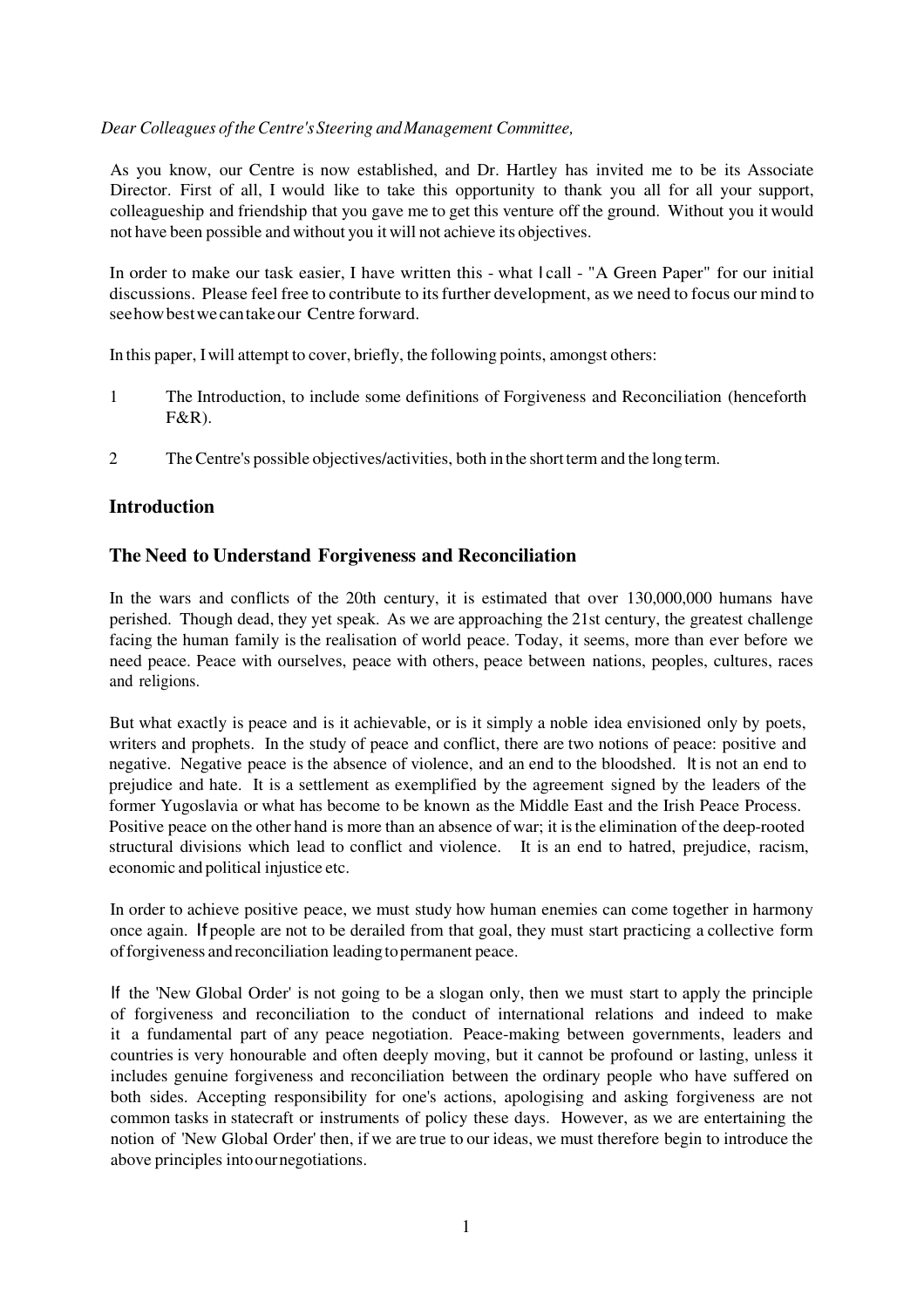When addressing "forgiveness and reconciliation" two distinct but related issues are involved, with global consequences. One, the fact that people need to take responsibility for their actions and two, the importance or remorse, apology, forgiveness and reconciliation as vital elements of peace-making and peace-keeping. In the areas of conflict resolution and war prevention, it is becoming more clear than ever that public apologies leading to a healing process and forgiveness are often a critically important seal on any peace-making/peace-keeping effort, whether it is domestic or international. This act reaffirms the humanity of people that were often denied or brutalised during a past conflict. In the long run, accepting responsibility for one's action in the past, and expressing remorse and regret for them, may prove to be the most important element in the process of healing that will be the first condition for genuine peace and stability worldwide.

Forgiveness and reconciliation are grossly under-explored themes, vitally important to our development as individuals and societies. To forgive and to reconcile between nations and peoples (as well as individuals) must be through greater understanding and sympathy won by psychological, cultural and historical insight and knowledge. This can be a very dynamic process.

But what is forgiveness? These are a few definitions which will assist us in a better understanding of the concept and the significance of forgiveness.

"Forgiveness in a political context, then, is an act that joins moral truth, forbearance, empathy and commitment to repair a fractured human relation. Such a combination call for a collective turning from the past that neither ignores past evils nor excuses it, that neither overlooks justice nor reduces justice to revenge, that insists on the humanity of enemies even in their commission of dehumanising deeds, and that values the justice that restores political community above the injustice that destroys it".

"So defined, forgiveness links realism to hope. It aims at delivering the human future from repeating the atrocities of the past. Given the scale of politically engineered atrocities in the 20th century, nothing could be a more practical or more urgent gift to our neighbours of the 21st century."

"It is not always possible or just simply to 'forgive and forget', but is a sign of both grace and wisdom to remember, to seek justice, and still to seek reconciliation".

"Forgiveness is the most powerful psychological means of restoring relationships between individuals, groups, communities and nations. Forgiveness is the answer to aggression and through it human beings rise to their most noble moments and become God-like".

#### **Reconciliation: Definition and Overview**

Reconciliation as means of settling disputes has again aroused great hopes. Its conception was the result of disenchantment with other methods, which had proved both unsatisfactory and unacceptable to resolve conflicts.

There is no general agreement about the origins of the idea of conciliation. The Latin American States claim that it was invented by Bolivar. The Treaty of 6 July 1822 between Colombia and Peru provided for the creation of an American General Assembly which would act as a "super-Arbitrator and Conciliator" between the States of America. Article 16 of the Treaty of Union, Alliance and Perpetual Confederation of 15 July 1826 drawn up by the Congress of Panama laid down that: "The Contracting Parties solemnly undertake and bind themselves to find a pacific settlement for all existing disputes or others that might arise between certain States; should the Powers at variance be unable to reach agreement they must submit their difference to the judgment of the Assembly in order to achieve a settlement through conciliation rather than the said Powers have agreed that it shall be."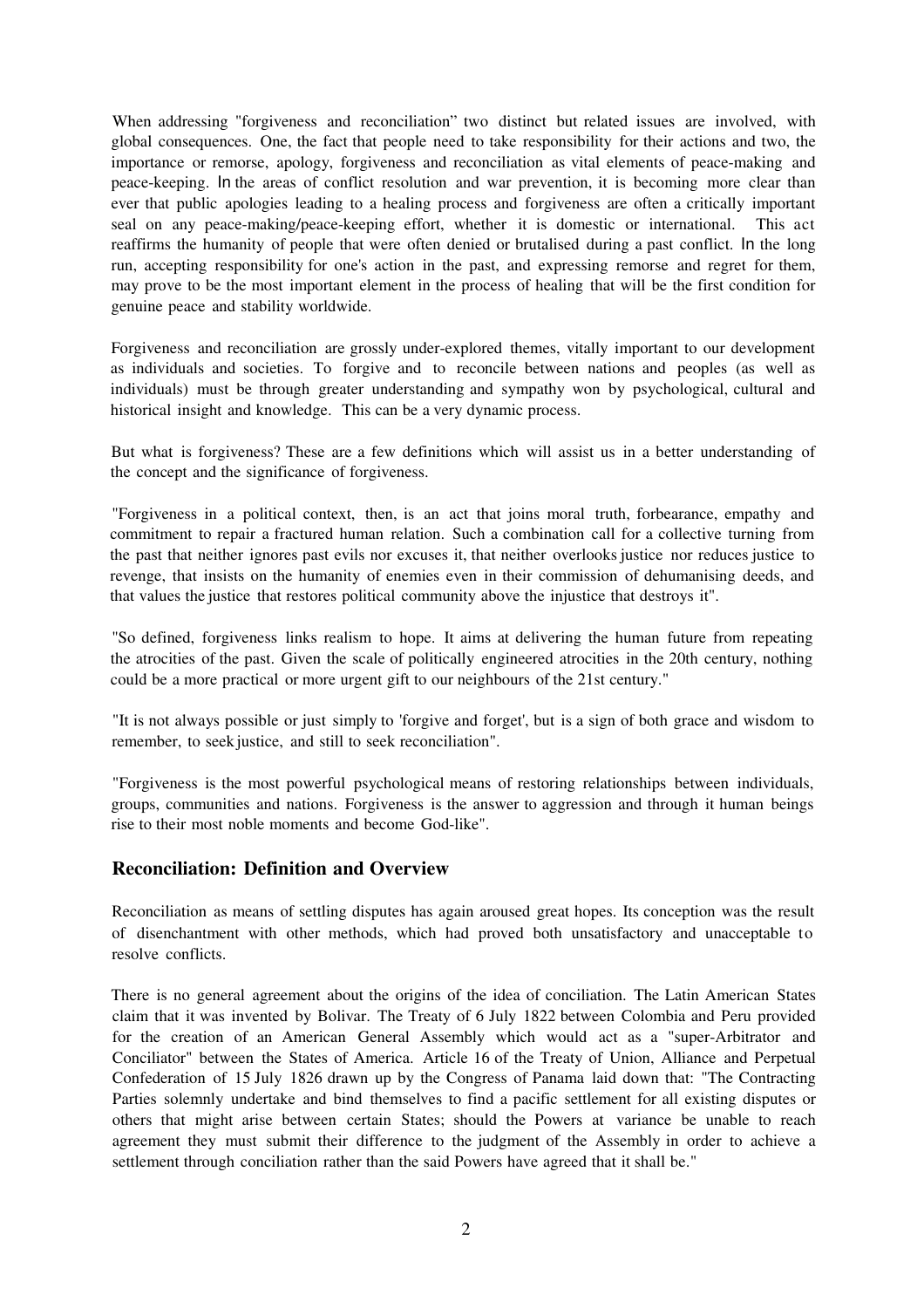The text adopted is noteworthy on several grounds. It prescribes a procedure for the peaceful settlement of disputes within a regional framework by means of an international organisation - the Assembly. It is based on the principle of negotiations before attempting .a settlement, and also stresses that the suggested conciliation procedure is not compulsory unless the States have decided otherwise. Furthermore, it is inspired by the Congress of Panama which was the first step towards creating an organisation of American States, and the precursor of the whole Pan-American movement.

The Treaty of Panama establishes on a permanent basis and in a new form the old-established practice of collective mediation. The same may be said of the treaties concluded in Europe before the 19th century and often quoted in refutation of the American claim to have invented conciliation - e.g. The Armistice Treaty between Denmark and Sweden of 23 April 1552, or the Czech proposal for the organisation of peace formulated by the King George Podiebrad in 1454.

Conciliation is a method of settling disputes which appears in history at a definite date: in the Bryan Treaties of 1913, and the European Treaties of 1920. Preceded by arbitration, mediation and inquiry, it has been influenced by all these classic methods.

Arbitration, brought to perfection in the 19th century, seems at first sight to have contributed certain features to conciliation; many of the characteristic features of arbitration are to be found in conciliation Commissions: e.g. intervention in a dispute by a body composed of independent personalities; a procedure governed by certain rules; a draft award embodying the Commission's conclusions. But these are features which have been taken over from the International Commissions of Inquiry, and not all of them are consistent with the true spirit of conciliation. Then again, certain arbitration procedures contain anomalies which are characteristic of conciliation - e.g. the collaboration of the parties in drafting the arbitral award; a decision *ex aequo et bona;* and an award that is not binding on the parties. These solutions are of the greatest interest for the theory of conciliation, but they had no influence on the origin of the concept. The defects in the actual machinery of arbitration, of which they were the result, were for the most part remedied before international conciliation came into being. The failings of arbitration in the 19th century are not responsible for the modern conception of conciliation.

On the other hand, the history of mediation throws light on the origins of conciliation, both on account of the problems encountered and the solutions proposed. The International Commissions of inquiry, for their part, have been a model for international conciliation. Combining as it does the methods of mediation and inquiry, conciliation derives its characteristic features from these two procedures.

#### **The Contribution of Mediation to Reconciliation**

Mediation provides the principle on which conciliation is based: intervention in a dispute by a third party who proposes a solution to the disputants. It is the oldest method devised for the peaceful settlement of disputes through the intervention of a body independent of the disputants. The method has features which can be traced back to the earliest times.

Originally however, little or no distinction was made between the functions of mediator and arbitrator. Philippe de Valois, intervening in 1334 in the dispute between the King of Bohemia and the German princes on the one hand and the Duke of Brabant on the other, declared himself to be "appointed and elected judge, negotiator and friendly peacemaker between men of high degree being our dear friends." Although a distinction was made fairly early between mediation and arbitration, the former has been confused with the notion of "good offices" right up to the present day. For a long time writers on the subject tried to draw a distinction between the two procedures, but the attempt has been abandoned, and in practice both terms are used indiscriminately. Even so, it could be argued that there is a difference of degree: the State in offering its "good offices" merely advises the parties, whereas the mediator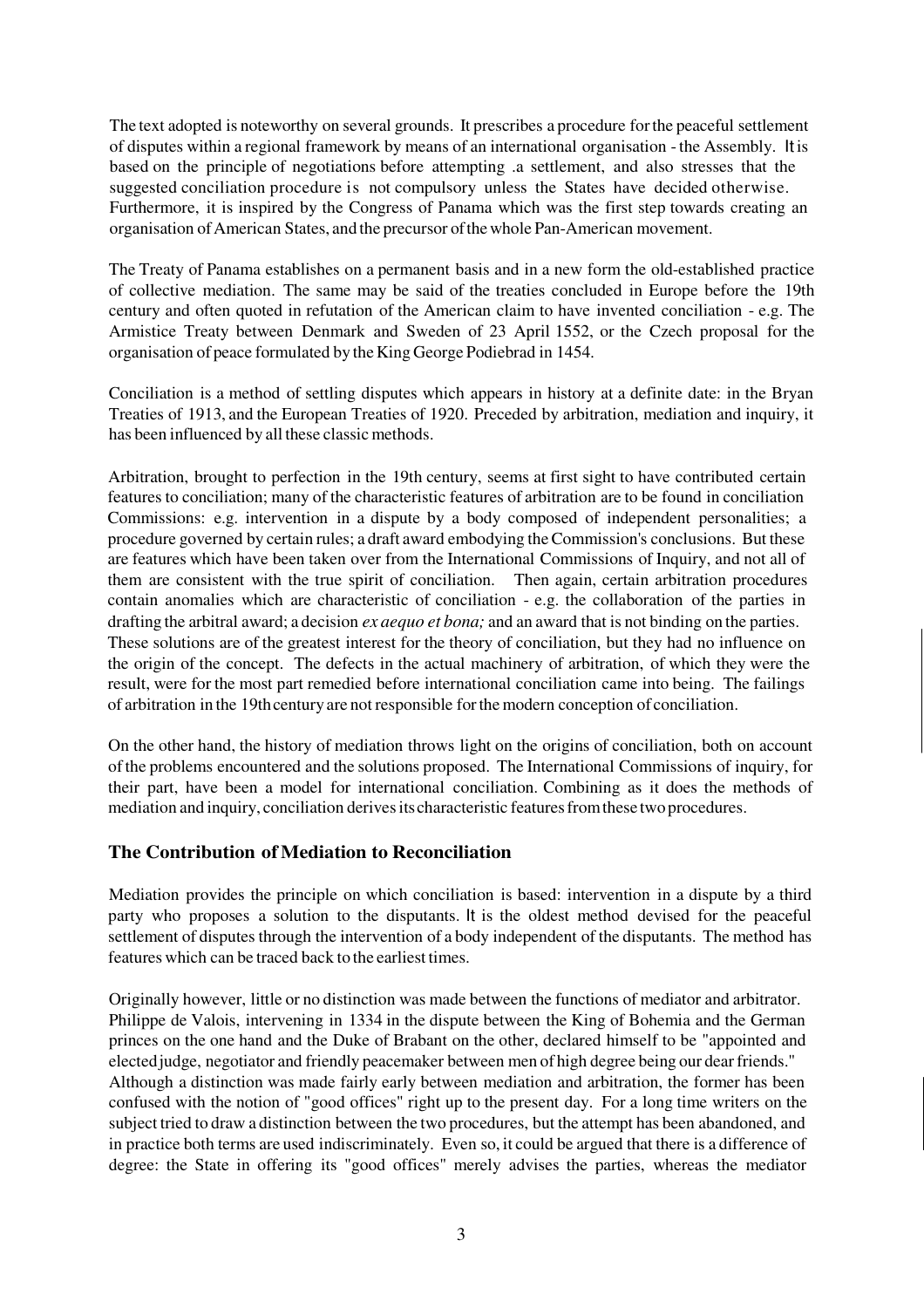proposes a solution. From a legal point of view, it is hazardous to attempt to draw a dividing line, and the Hague Conventions, which made no distinction between mediation and "good offices", set a wise example. The theoretical debate does, however, have a bearing on conciliation: it demonstrates the extreme flexibility of the mediation procedure, which appears under so many different aspects as to suggest the existence of separate institutions. This flexibility is confirmed by the Hague Conventions which are careful to avoid giving mediation a rigid framework, or even assigning to it a definite purpose.

Inspired as they are by the same underlying principle, mediation and conciliation both operate in the same sphere. This, at last, was the opinion of the original advocates of conciliation.

Finally, it should be noted that reconciliation includes an open and mutual commitment to truth towards the past and to common destiny in the future. It is an encounter that gives rise to positive peace. The quest for this encounter in the mutual commitment to the past and the future is made in what it has been called the reconciliation horizon. It has been said that peace is built on three pillars: reconstruction, through actions to repair what was damaged or destroyed, resolution, through a transformation of the structure which frames the conflict, and reconciliation, which crosses the frontier between the culture of man and peace. Reconstruction refers to actions, resolution to structures and reconciliation to cultures.

Peace is thus sustained by a triad of three elements which only work if they are closely linked and mutually supportive. Reconciliation without reconstruction and resolution is empty and even false. Reconstruction and resolution without reconciliation are s h o r t -sighted, misguided and always insufficient.

Of the three, reconciliation is the element of life, empathy and open commitment which guides the other two.

UNESCO's founding statement sets forth "...that since wars begin in the minds of men, it is in the minds of men that the defences of peace must be constructed." Peace is born in the mind when a reconciliation horizon opens, and commitment to reconstruction and resolution is created.

Reconstruction, resolution and reconciliation have to go together, but reconciliation must go both behind and in front of the other two.

Behind, because reconciliation is not finished until a more just structural framework has come out of the resolution process and until the destruction has ceased and the reparation has compensated for damages. , Thus, reconciliation is usually considered "post-conflict".

Reconciliation should go in front of, but not separate from, because if it is separated from reconstruction and resolution it becomes nothing but empty words without deeds, prone to manipulation and perhaps laden with deceit and hypocrisy. Peace should emerge from the triangle between reconciliation, resolution and reconstruction. If any of these components is absent, the outcomes can be false and manipulative thereby generating hostilities, domination, submission and war.

The above was an attempt to provide you with a brief note on  $(F \& R)$ , their different meanings, significance and application. This will hopefully focus our minds to some extent, enabling us to decide our own course of action.